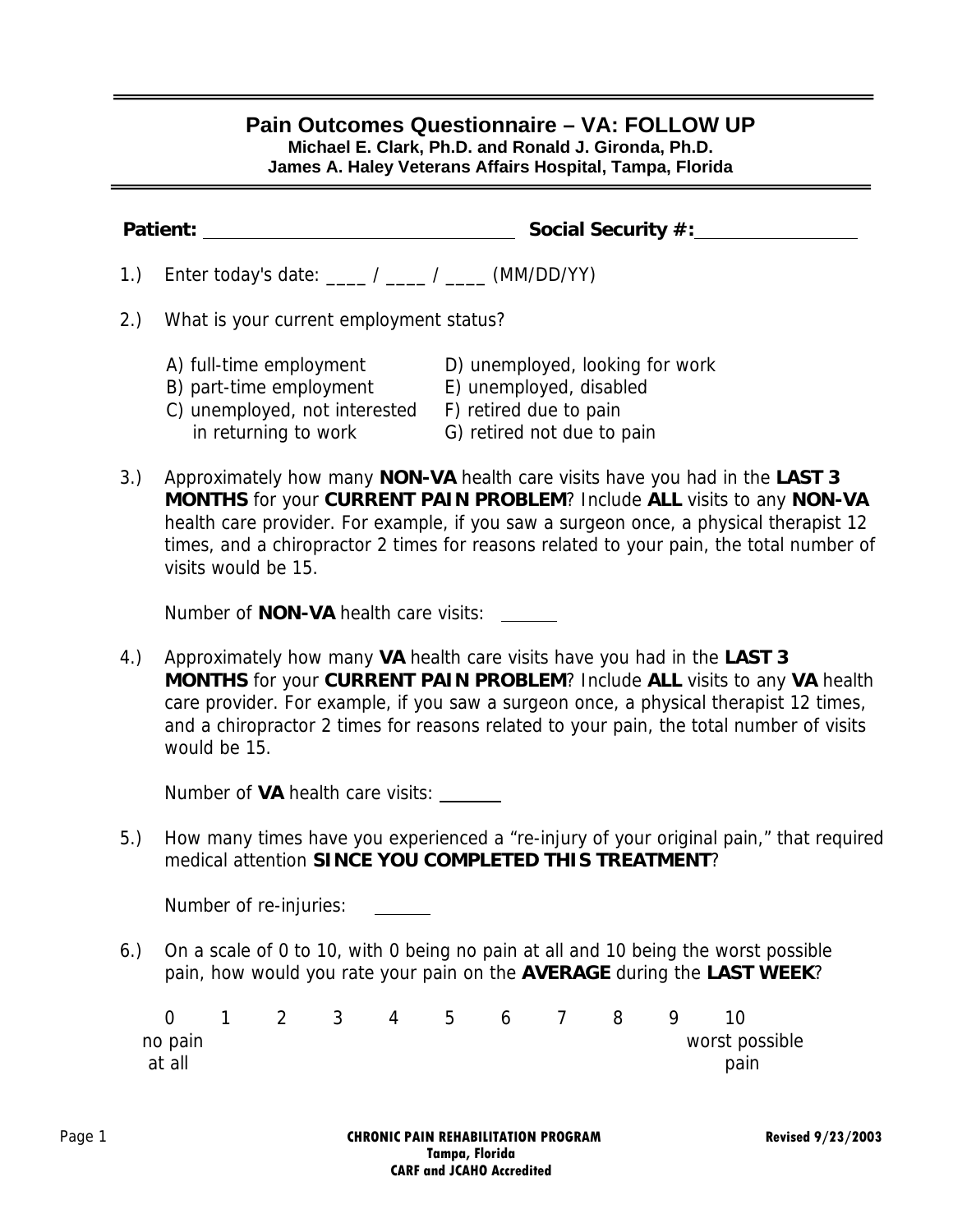|        | 7.)                                                                                                                                              | Does your pain interfere with your ability to walk? |              |                                                                      |                |                |                |                                            |                |   |   |                                                                                       |
|--------|--------------------------------------------------------------------------------------------------------------------------------------------------|-----------------------------------------------------|--------------|----------------------------------------------------------------------|----------------|----------------|----------------|--------------------------------------------|----------------|---|---|---------------------------------------------------------------------------------------|
|        |                                                                                                                                                  | $\Omega$<br>not at all                              | $\mathbf{1}$ | $\overline{2}$                                                       | 3              | 4              | 5              | 6                                          | $\overline{7}$ | 8 | 9 | 10<br>all the time                                                                    |
|        | 8.)                                                                                                                                              |                                                     |              | bag of groceries or books?                                           |                |                |                |                                            |                |   |   | Does your pain interfere with your ability to carry/handle everyday objects such as a |
|        |                                                                                                                                                  | $\Omega$<br>not at all                              | 1            | $\overline{2}$                                                       | 3              | 4              | 5              | 6                                          | $\overline{7}$ | 8 | 9 | 10<br>all the time                                                                    |
|        | 9.)                                                                                                                                              |                                                     |              | Does your pain interfere with your ability to climb stairs?          |                |                |                |                                            |                |   |   |                                                                                       |
|        |                                                                                                                                                  | $\Omega$<br>not at all                              | 1            | $\overline{2}$                                                       | 3              | $\overline{4}$ | 5              | 6                                          | $\overline{7}$ | 8 | 9 | 10<br>all the time                                                                    |
|        |                                                                                                                                                  |                                                     |              |                                                                      |                |                |                |                                            |                |   |   | 10.) Does your pain require you to use a cane, walker, wheelchair or other devices?   |
|        |                                                                                                                                                  | $\Omega$<br>not at all                              | 1            | $\overline{2}$                                                       | 3              | $\overline{4}$ | 5              | 6                                          | $\overline{7}$ | 8 | 9 | 10<br>all the time                                                                    |
|        |                                                                                                                                                  |                                                     |              | 11.) Does your pain interfere with your ability to bathe yourself?   |                |                |                |                                            |                |   |   |                                                                                       |
|        |                                                                                                                                                  | $\Omega$<br>not at all                              | 1            | $\overline{2}$                                                       | 3              | $\overline{4}$ | 5              | 6                                          | $\overline{7}$ | 8 | 9 | 10<br>all the time                                                                    |
|        | 12.                                                                                                                                              |                                                     |              | Does your pain interfere with your ability to dress yourself?        |                |                |                |                                            |                |   |   |                                                                                       |
|        |                                                                                                                                                  | $\overline{0}$<br>not at all                        | 1            | $\overline{2}$                                                       | $\mathbf{3}$   | 4              | 5              | 6                                          | $\overline{7}$ | 8 | 9 | 10<br>all the time                                                                    |
|        |                                                                                                                                                  |                                                     |              | 13.) Does your pain interfere with your ability to use the bathroom? |                |                |                |                                            |                |   |   |                                                                                       |
|        |                                                                                                                                                  | $\overline{0}$<br>not at all                        | 1            | $\overline{2}$                                                       | 3 <sup>7</sup> | 4              | 5 <sup>1</sup> | 6                                          | $\overline{7}$ | 8 | 9 | 10<br>all the time                                                                    |
|        | 14.) Does your pain interfere with your ability to manage your personal grooming (for<br>example, combing your hair, brushing your teeth, etc.)? |                                                     |              |                                                                      |                |                |                |                                            |                |   |   |                                                                                       |
|        |                                                                                                                                                  | $\overline{0}$<br>not at all                        | 1            | $\overline{2}$                                                       | 3 <sup>7</sup> | $4 \quad$      | 5 <sup>5</sup> | 6                                          | $\overline{7}$ | 8 | 9 | 10<br>all the time                                                                    |
|        | (15.)                                                                                                                                            |                                                     |              | Does your pain affect your self-esteem or self-worth?                |                |                |                |                                            |                |   |   |                                                                                       |
|        |                                                                                                                                                  | $\overline{0}$<br>not at all                        | $\mathbf{1}$ | $\overline{2}$                                                       | 3              | $\overline{4}$ | 5              | 6                                          | $\overline{7}$ | 8 | 9 | 10<br>all the time                                                                    |
| Page 2 |                                                                                                                                                  |                                                     |              |                                                                      |                |                | Tampa, Florida | <b>CHRONIC PAIN REHABILITATION PROGRAM</b> |                |   |   | <b>Revised 9/23/2003</b>                                                              |

**CARF and JCAHO Accredited**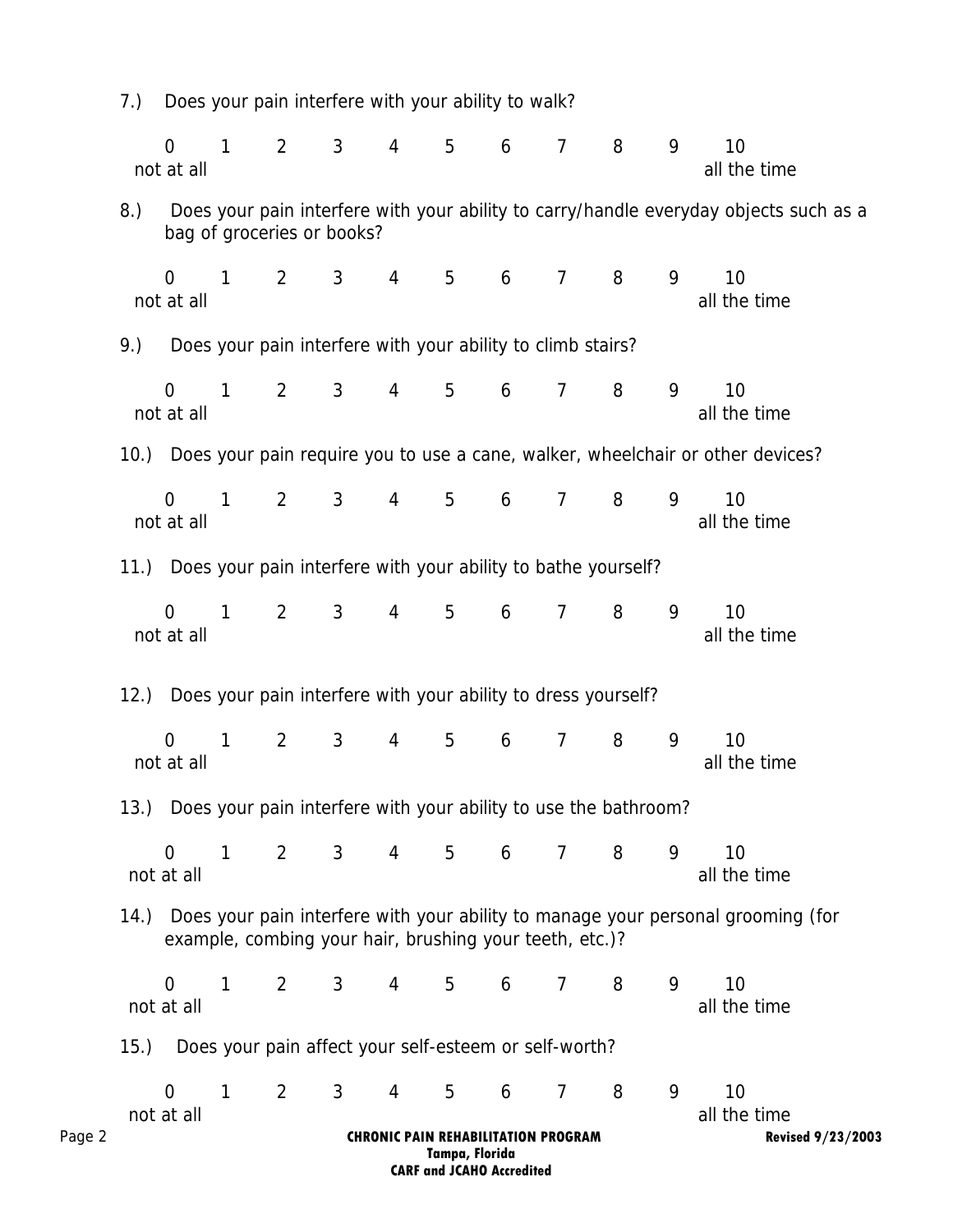16.) How would you rate your physical activity?

| $\overline{0}$<br>significant<br>limitation in<br>basic activities |           | $\mathbf{1}$ | $\overline{2}$                                        | 3              | 4              | 5 | 6 | $\overline{7}$ | 8 | 9 | 10<br>can perform<br>vigorous activities<br>without limitation                |
|--------------------------------------------------------------------|-----------|--------------|-------------------------------------------------------|----------------|----------------|---|---|----------------|---|---|-------------------------------------------------------------------------------|
| 17.) How would you rate your overall energy?                       |           |              |                                                       |                |                |   |   |                |   |   |                                                                               |
| $\overline{0}$<br>totally<br>worn out                              |           | 1            | $\overline{2}$                                        | $\mathbf{3}$   | $\overline{4}$ | 5 | 6 | $\overline{7}$ | 8 | 9 | 10<br>most<br>energy ever                                                     |
| 18.)                                                               |           |              | How would you rate your strength and endurance TODAY? |                |                |   |   |                |   |   |                                                                               |
| $\overline{0}$<br>strength and<br>endurance                        | very poor | $\mathbf{1}$ | $\overline{2}$                                        | $\mathfrak{Z}$ | $\overline{4}$ | 5 | 6 | $\overline{7}$ | 8 | 9 | 10<br>very high<br>strength and<br>endurance                                  |
| 19.) How would you rate your feelings of depression TODAY?         |           |              |                                                       |                |                |   |   |                |   |   |                                                                               |
| 0<br>not<br>depressed<br>at all                                    |           | 1            | $\overline{2}$                                        | 3              | 4              | 5 | 6 | $\overline{7}$ | 8 | 9 | 10<br>extremely<br>depressed                                                  |
| 20.) How would you rate your feelings of anxiety TODAY?            |           |              |                                                       |                |                |   |   |                |   |   |                                                                               |
| $\overline{0}$<br>not anxious<br>at all                            |           | 1            | $\overline{2}$                                        | 3              | 4              | 5 | 6 | $\overline{7}$ | 8 | 9 | 10<br>extremely<br>anxious                                                    |
|                                                                    |           |              |                                                       |                |                |   |   |                |   |   | 21.) How much do you worry about re-injuring yourself if you are more active? |
| $\overline{0}$<br>not at all                                       |           | 1            | $\overline{2}$                                        | 3              | 4              | 5 | 6 | 7              | 8 | 9 | 10<br>all the time                                                            |
| 22.) How safe do you think it is for you to exercise?              |           |              |                                                       |                |                |   |   |                |   |   |                                                                               |
| 0<br>not safe<br>at all                                            |           | 1            | $\overline{2}$                                        | 3              | 4              | 5 | 6 | 7              | 8 | 9 | 10<br>extremely<br>safe                                                       |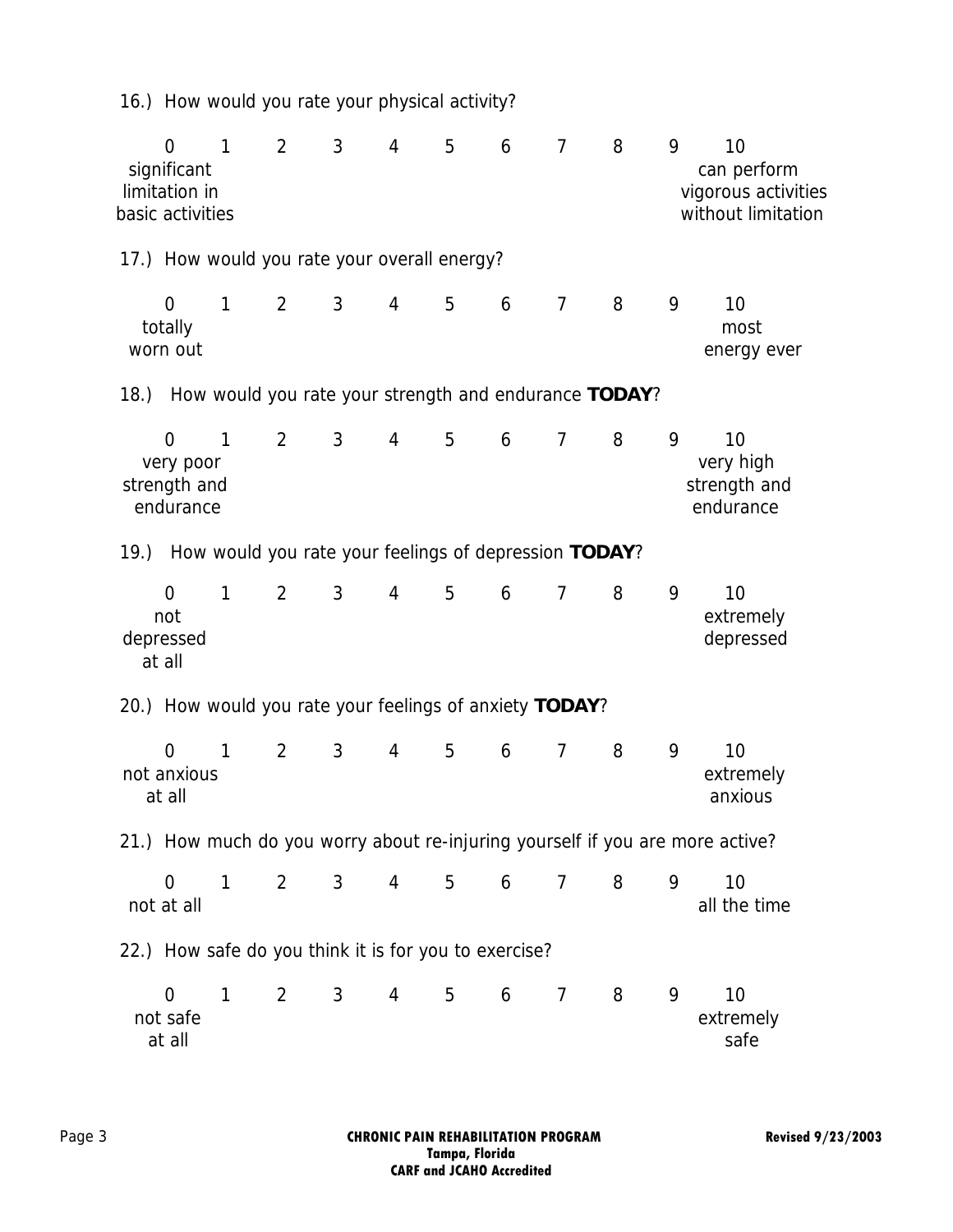| 23.) Do you have problems concentrating on things TODAY?                             |   |                                                                    |                |                |   |   |                |   |   |                                |  |
|--------------------------------------------------------------------------------------|---|--------------------------------------------------------------------|----------------|----------------|---|---|----------------|---|---|--------------------------------|--|
| $\overline{0}$<br>not at all                                                         | 1 | $\overline{2}$                                                     | $\mathbf{3}$   | $\overline{4}$ | 5 | 6 | $\overline{7}$ | 8 | 9 | 10<br>all the time             |  |
|                                                                                      |   | 24.) How often do you feel tense?                                  |                |                |   |   |                |   |   |                                |  |
| $\overline{0}$<br>not at all                                                         | 1 | $\overline{2}$                                                     | $\mathbf{3}$   | $\overline{4}$ | 5 | 6 | $\overline{7}$ | 8 | 9 | 10<br>all the time             |  |
| 25.) How satisfied were you with the overall treatment you received?                 |   |                                                                    |                |                |   |   |                |   |   |                                |  |
| $\Omega$<br>no satisfaction                                                          | 1 | $\overline{2}$                                                     | 3 <sup>1</sup> | $\overline{4}$ | 5 | 6 | $\overline{7}$ | 8 | 9 | 10<br>complete<br>satisfaction |  |
| 26.) Would you recommend this treatment to someone you know who has a pain problem?  |   |                                                                    |                |                |   |   |                |   |   |                                |  |
| $\overline{0}$<br>not<br>recommended                                                 | 1 | $\overline{2}$                                                     | $\mathbf{3}$   | $\overline{4}$ | 5 | 6 | $\overline{7}$ | 8 | 9 | 10<br>strongly<br>recommended  |  |
|                                                                                      |   | 27.) Please indicate your VA Service Connection status:            |                |                |   |   |                |   |   |                                |  |
| A) non-Service Connected<br>B) non-Service Connected pension<br>C) Service Connected |   |                                                                    |                |                |   |   |                |   |   |                                |  |
|                                                                                      |   | If you answered C) to question #27, COMPLETE QUESTION #28.         |                |                |   |   |                |   |   |                                |  |
|                                                                                      |   | If you did NOT answer C) to question #27, SKIP TO NEXT PAGE. -     |                |                |   |   |                |   |   |                                |  |
|                                                                                      |   |                                                                    |                |                |   |   |                |   |   |                                |  |
|                                                                                      |   |                                                                    |                |                |   |   |                |   |   |                                |  |
|                                                                                      |   |                                                                    |                |                |   |   |                |   |   |                                |  |
|                                                                                      |   |                                                                    |                |                |   |   |                |   |   |                                |  |
|                                                                                      |   | *28.) If you are Service Connected, what is your total percentage? |                |                |   |   |                |   |   |                                |  |
|                                                                                      |   | Percent                                                            |                |                |   |   |                |   |   |                                |  |
| (PLEASE CONTINUE TO THE NEXT PAGE)                                                   |   |                                                                    |                |                |   |   |                |   |   |                                |  |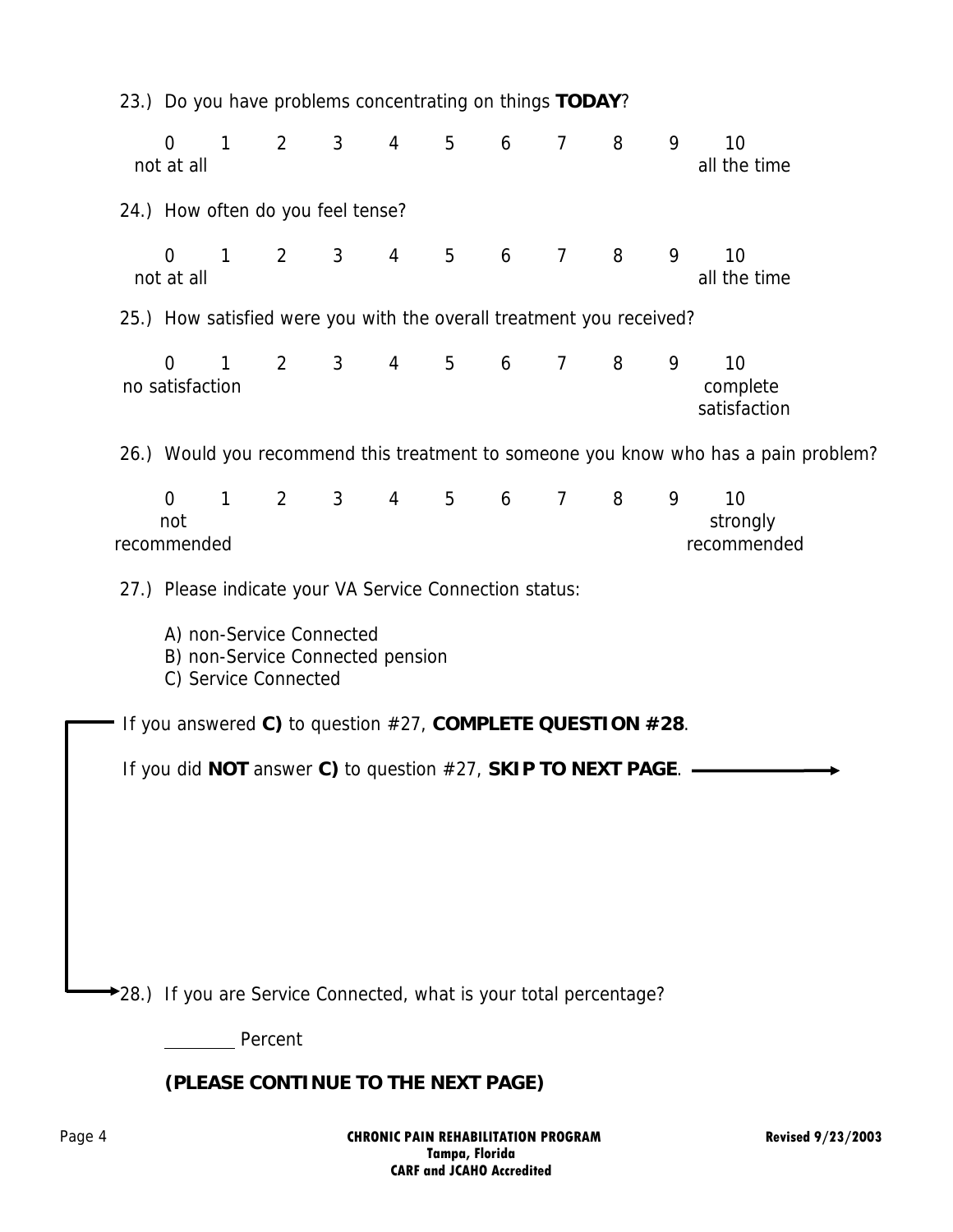29.) Do you have a disability claim of **ANY** type currently pending?

A) yes B) no

30.) Are you currently taking any narcotic medications **ON A DAILY BASIS** (for example, codeine, Darvon, Demerol, Dilaudid, Duragesic, MS Contin, Percocet, Vicodin, Lortab, Oramorph, Tylenol #3 or #4, etc.)?

A) yes B) no

If you answered **YES** to question #30, **COMPLETE QUESTIONS #31 & #32 ONLY**.

If you answered **NO** to question #30, **SKIP TO NEXT PAGE**.

31.) How long have you been using narcotic medication **ON A DAILY BASIS** for your pain problem?

Years Months

32.) Please rate the degree of pain relief you currently receive from these medications:

 0 1 2 3 4 5 6 7 8 9 10 no relief complete relief

**- STOP HERE** (If you answered YES to question #30)—